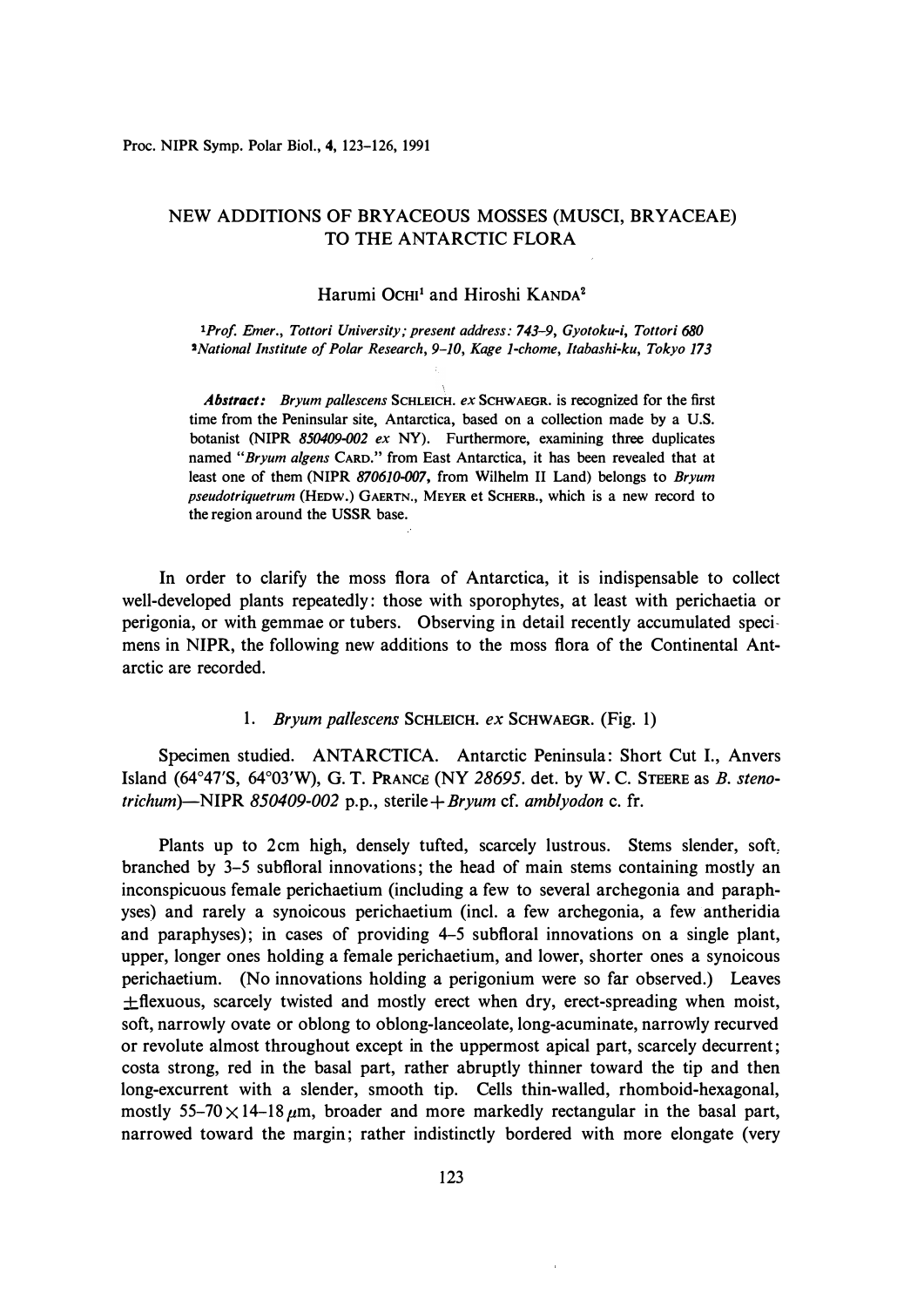

*Fig. J.* Bryum pallescens *SCHLEICH. ex ScHWAEGR. A: Leaves. B: Perichaetial leaf. C: Upper lamina/ cells. D: Median lamina/ cells. Drawn from NTPR 850409-002.* 

**much more elongate in the uppermost part), narrower, scarcely thicker-walled cells in 3-4 rows.** 

**The remarkable characters of** *B. pallescens,* **in sterile conditions to distinguish it from allied species growing at higher altitudes and latitudes, such as** *B. algovicum, B. amblyodon, B. caespiticium, B. gayanum, B. pseudotriquetrum,* **etc. are: rather soft,**  narrowly ovate- or oblong-lanceolate leaves with a very long-acuminate apex, scarcely **decurrent base, narrowly recurved or revolute margins almost throughout except in the uppermost, acuminate apical part where it is plane and consists of very much elongate, scarcely thicker-walled cells. Furthermore, the particular sexuality observed in the present Antarctic material (the top of main stems and more elongate, upper longer innovations hold a female perichaetium, whereas lower, shorter innovations a synoicous one) could be noteworthy, because,** *B. pallescens* **has been generally accepted as autoicous (SCHWAEGRICHEN, 1816). However, we can sometimes find such synoicous form of** *B. pallescens* **asin northern Europe (***N***YHOLM, 1958).** 

**Considering these, the material cited above is concluded to be placed in the category of** *B. pallescens* **which is a new addition to the Antarctic moss flora. Judging from the fact that** *B. pallescens* **has been known to occur in the Falkland Islands (OcHI, 1982), and that a similar material was collected from Deception Island, the South Shetland Islands by R. Cov ARRUBIAS (Univ. de Chile, MAHU** *N***o.** *21968,* **duplicates in NIPR & H.O.)**> **its occurrence there is not surprizing.**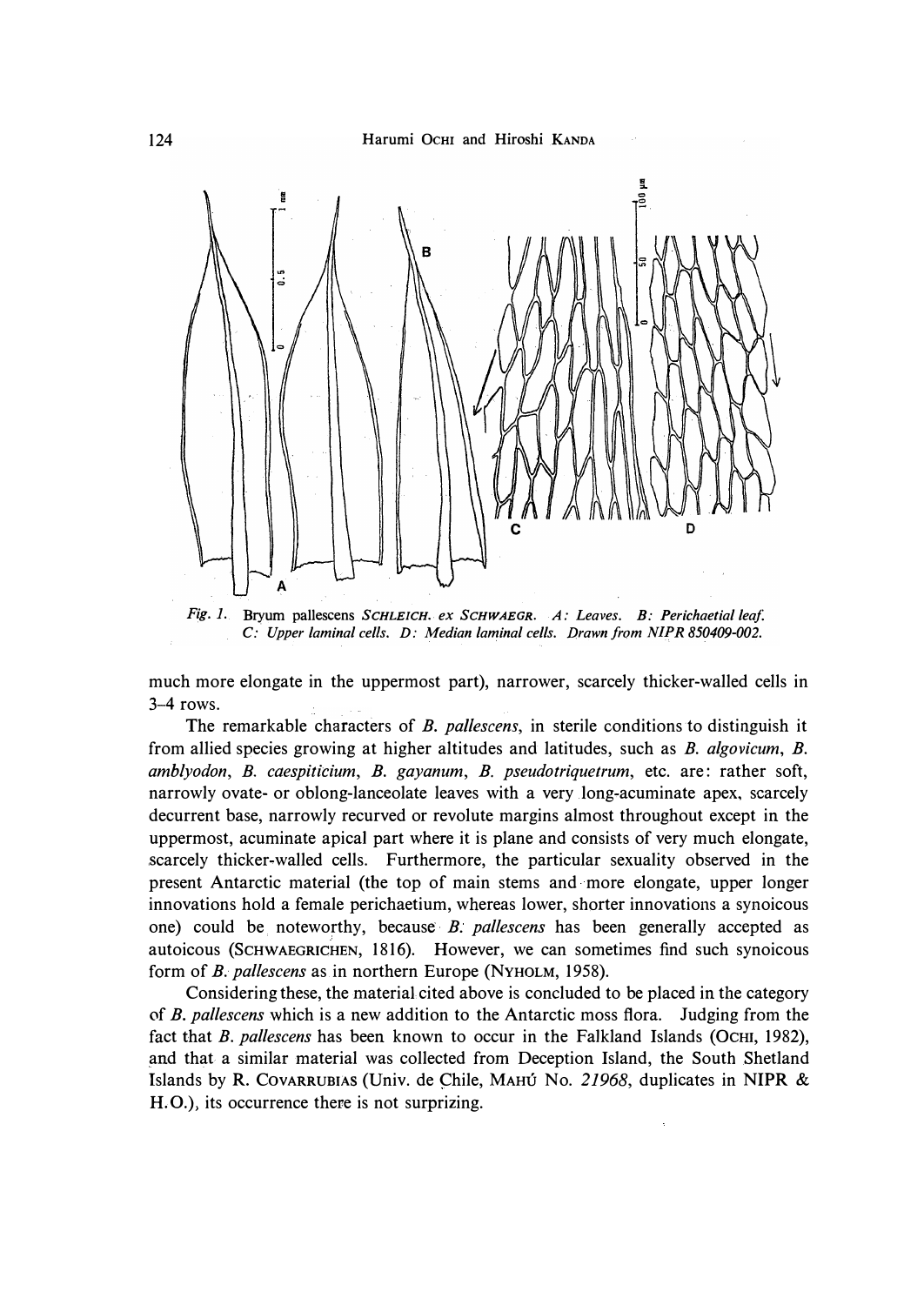### 2. *Bryum pseudotriquetrum* (HEDW.) GAERTN., MEYER et SCHERB. (Fig. 2)

Specimen studied. ANTARCTICA. East Antarctica, Wilhelm II Land, Gaussberg: at the foot of the mountain, among talus; leg. S.A. EvTEEB (ex-Inst. Bot. Acad. **Sc. URSS** 6/203, det. by **Z. N. SMIRNOVA** as *B. a/gens* **CARD.)-NIPR** *870610-007.* 

Variability of this moss was repeatedly discussed, especially with sterile material collected at higher latitudes including Antarctica. (OcHI, i970, 1979, 1982). A total of three duplicate specimens (named *B. a/gens)* collected from the region around **USSR**  base were brought for the present study. But the two **(NIPR** *870610-008* from Banger Hills, and 870610-009 from Oases Gatefa) other than cited above were so poor in plant development that we have not yet determined the species. On the stems of the specimen cited firstly above, however, the following characters of *B. pseudotriquetrum* are observed, although no sex organs are seen.

Leaves ovate or oval, short-acuminate, usually with  $\pm$  apiculate apical part where a few characteristic crenulae are occasionally seen, and mostly with a distinctly decurrent, broad base in well-grown plants: costa strong, mostly short-excurrent; margins almost plane or slightly reflexed in the basal part; border indistinct to rather distinct, in the latter case it consists of more elongate, narrower cells in 1-3 rows.

Judging from the characters cited just above, the plants of the specimen observed appear to be in the similar stage of development to a syntype of *Webera gerlachei* 



*Fig. 2.* **Bryum pseudotriquetrum** *(HEDW.) GAERTN., MEYER et SCHERB. A: Part of plant with flagella-like branchlet in wet habit. B: Leaves. C: Upper laminal cells. Drawn from NIPR 870610-007.*